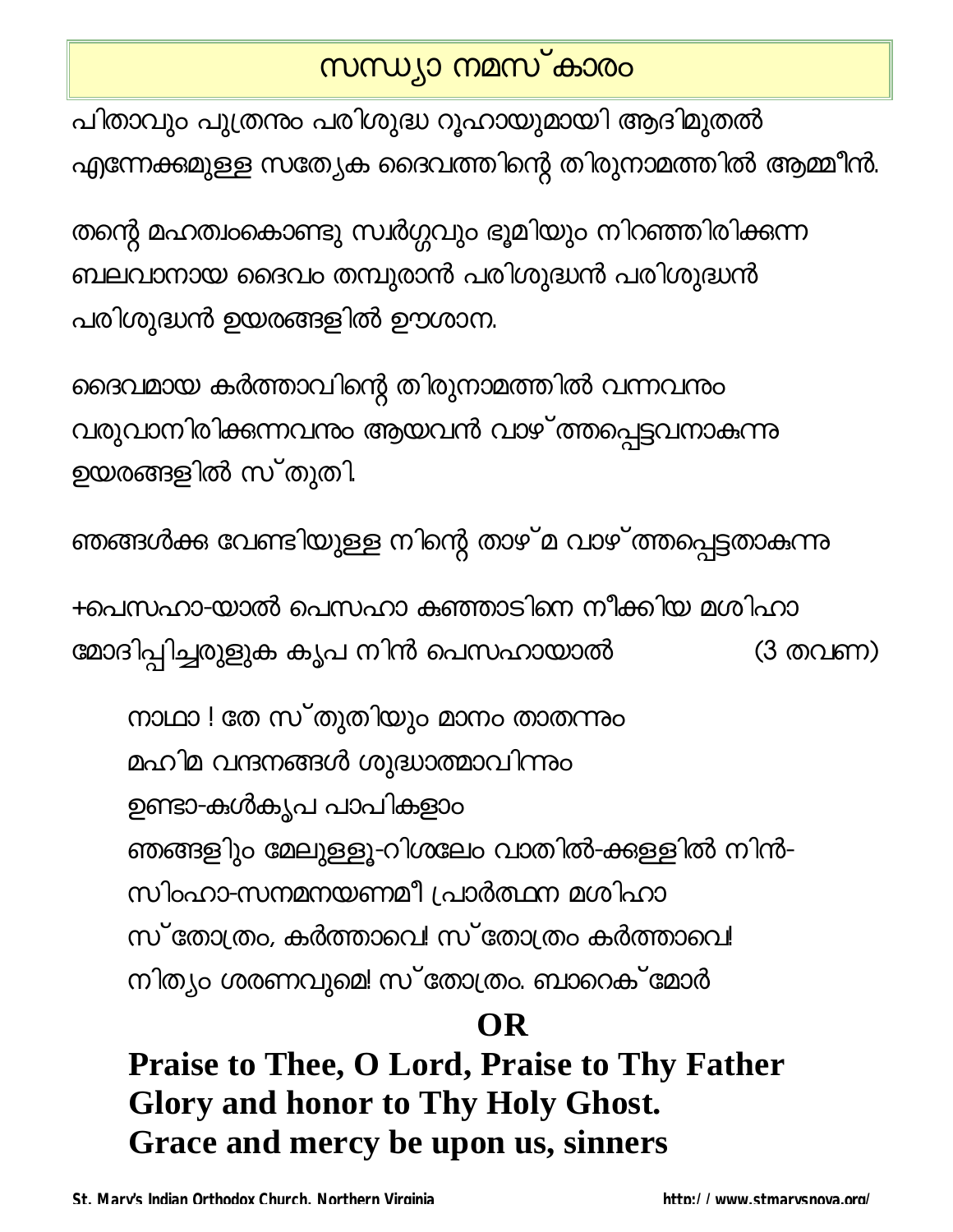**May this pray'r ascend, Lord unto Thy Throne Inside portals of Jerusalem high Praise to Thee, Messiah, Praise unto Thee Lord our refuge forever, BAREKMOR**

 $m$  $\delta$ ഗ്ഗസ്ഥനായ ഞങ്ങളുടെ പിതാവേ!...

 $\operatorname{Psalms} - 51$  (ദൈവമെ! നിന്റെ കൃപയിൻപ്രകാരം..)

**Have mercy on me, O God, according to your unfailing love; according to your great compassion blot out my transgressions.** 

Wash away all my iniquity and cleanse me from my sin. For I know my transgressions, and my sin is always before me.

**Against you, you only, have I sinned and done what is evil in your sight, so that you are proved right when you speak and justified when you judge. Surely I was sinful at birth, sinful from the time my mother conceived me.** 

Surely you desire truth in the inner parts; you teach me wisdom in the inmost place. Cleanse me with hyssop, and I will be clean; wash me, and I will be whiter than snow.

**Fill me with your joy and gladness and my feeble bones shall rejoice. Turn your face from my sins and blot out all my iniquities.** 

Create in me a pure heart, O God, and renew in me a right spirit. Do not cast me from your presence and take not your Holy Spirit from me.

**Restore to me the joy of your salvation and may your glorious spirit uphold me. Then I will teach the sinners your way, and they shall be converted to you.** 

Deliver me from bloodguilt, O God, the God of my salvation, and my tongue shall praise your righteousness. O Lord, open my lips, and my mouth shall sing your righteousness.

St. Mary's Indian Orthodox Church, Northern Virginia **http://www.stmarysnova.org/ For you do not delight in mere sacrifices, neither had you**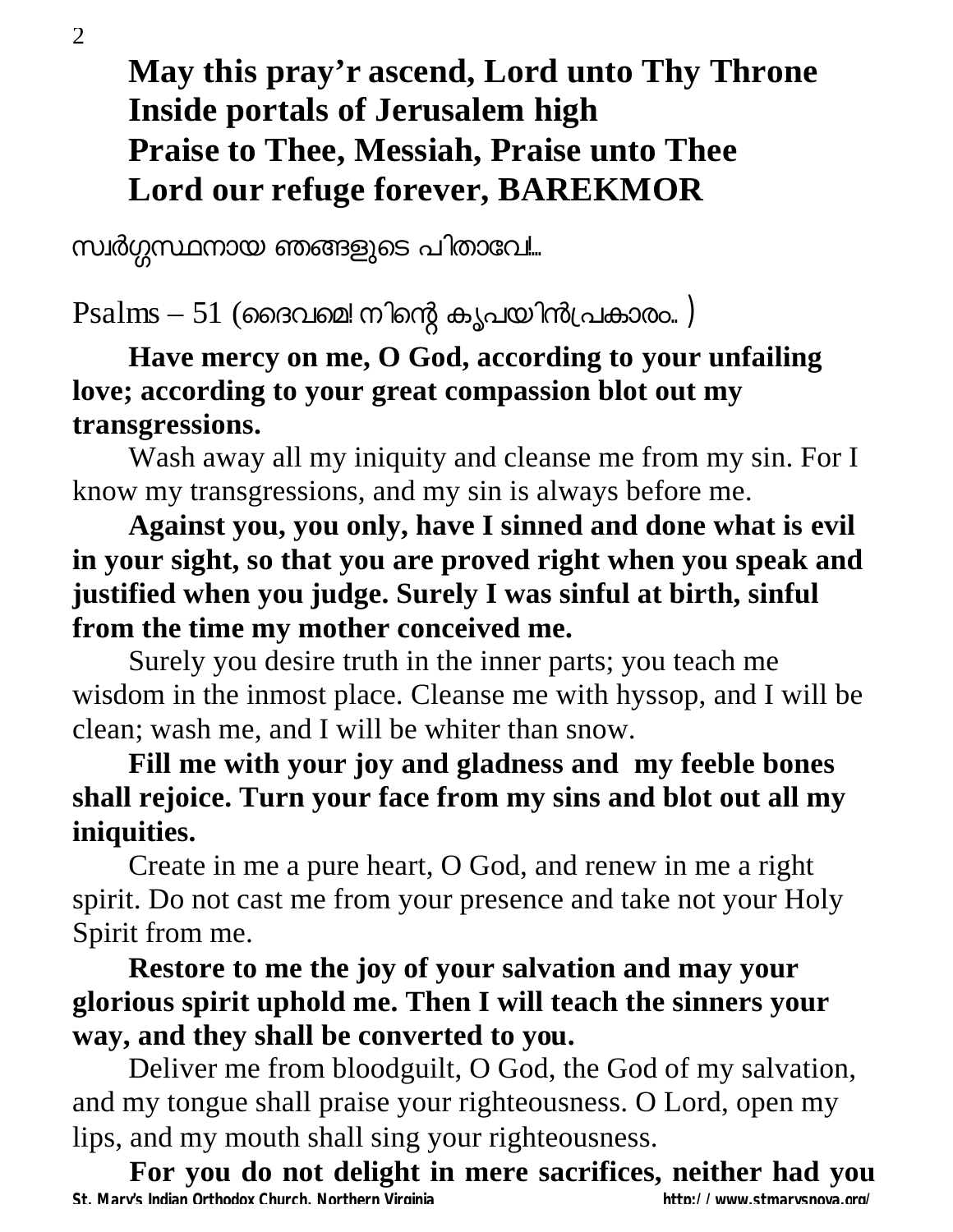been reconciled by mere burnt offerings. The sacrifice acceptable to God is humble Spirit and a contrite heart, God despises not.

Do good to Zion, according to your good pleasure and build up the walls of Jerusalem. Then you will be pleased with righteous sacrifices and in whole burnt offerings. Then they shall offer bullocks upon your altar.

Daivame sthuthininakku yogyamaakunnu, Barekmor.

#### എനിയോനോ

(ഹവ് ദഹവൊബുഖരോ... പാതകിപോൽ ഏന്നപോലെ)

- സ്വജനത്തിൻ-തുപ്പലതേൽക്കുകയാൽ  $\mathbf{l}$ അന്യ-ജനത്തെ വീണ്ടോനേ ദേവാ! ദയ ചെയ്തീടണമേ
- 2. സുരഭിലമാം-മൂറോൻ തൈലത്താൽ സഭയെ-മോദിപ്പിച്ചോനേ
- 3. നിൻ പാപം-മോചിതമെന്നേവം പാപിനി-യോടുരചെയ് തോനേ
- 4. പാപിനി-തൻ-കണ്ണീർ കൈക്കൊണ്ടു പാപ-വിമുക്തി കൊടുത്തവനെ
- സ്വജനത്തിൽ-കനിയുക കർത്താവെ 5. പിന്മാറീ-ടരുതവരീന്നും

ബാറെക് മോർ-ശുബഹോ.മെന ഓലം...

6. നിന്റെ ഹിതം-നിർമ്മിച്ചവയഖിലം നിൻ പേർക്കായ് -സ്തുതിയേറ്റട്ടെ  $+$ GBO IO കുറിയേലായിസ്സോൻ

 $+$ G $\Omega$ 

 $+$ 300 IO.

 $+$ G $\Omega$ 

 $+$ G $\Omega$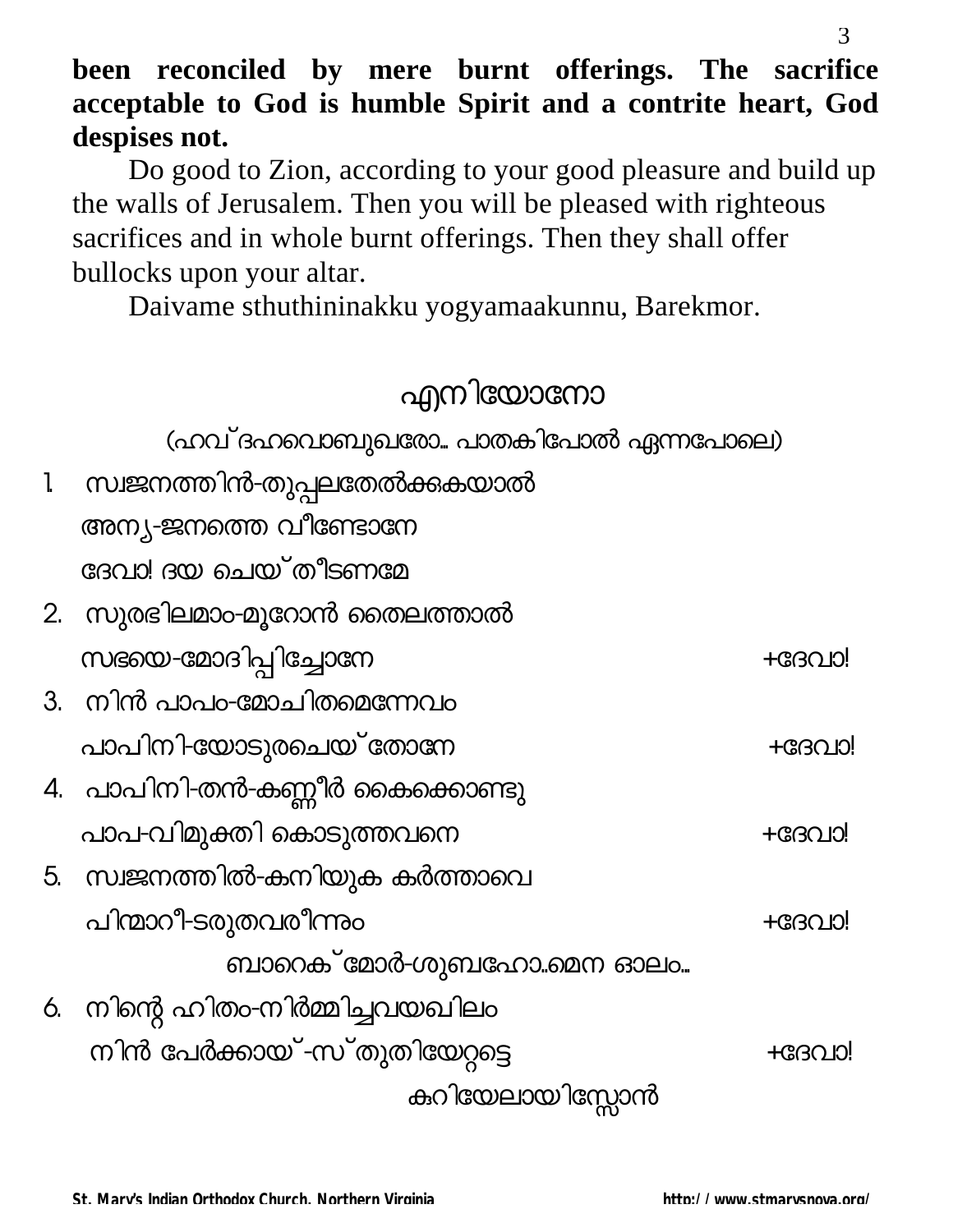4

 $(Psalm 141)$  കർത്താവെ! നിന്നെ ഞാൻ വിളിച്ചുവല്ലോ

**O LORD, I call to you; come quickly to me. Hear my voice when I call to you.** 

May my prayer be set before you like incense; may the lifting up of my hands be like the evening sacrifice. Set a guard over my mouth, O LORD; keep watch over the door of my lips.

**Let not my heart be drawn to what is evil, to take part in wicked deeds with men who are evildoers; let me not eat of their delicacies. Let a righteous man strike me, it is a kindness; let him rebuke me it is oil on my head. My head will not refuse it. Yet my prayer is ever against the deeds of evildoers; their rulers will be thrown down from the cliffs, and the wicked will learn that my words were well spoken.** 

They will say, "As one plows and breaks up the earth, so our bones have been scattered at the mouth of the grave." But my eyes are fixed on you, O Sovereign LORD; in you I take refuge; do not give me over to death.

**Keep me from the snares they have laid for me, from the traps set by evildoers. Let the wicked fall into their own nets, while I pass by in safety.**

(Psalm 142)*(Ente shabdathil Karthavine njan vilichu…)*

I cry aloud to the LORD; I lift up my voice to the LORD for mercy. I pour out my complaint before him; before him I tell my trouble. When my spirit grows faint within me, it is you who know my way.

**In the path where I walk men have hidden a snare for me. Look to my right and see; no one is concerned for me. I have no refuge; no one cares for my life. I cry to you, O LORD; I say, "You are my refuge, my portion in the land of the living."**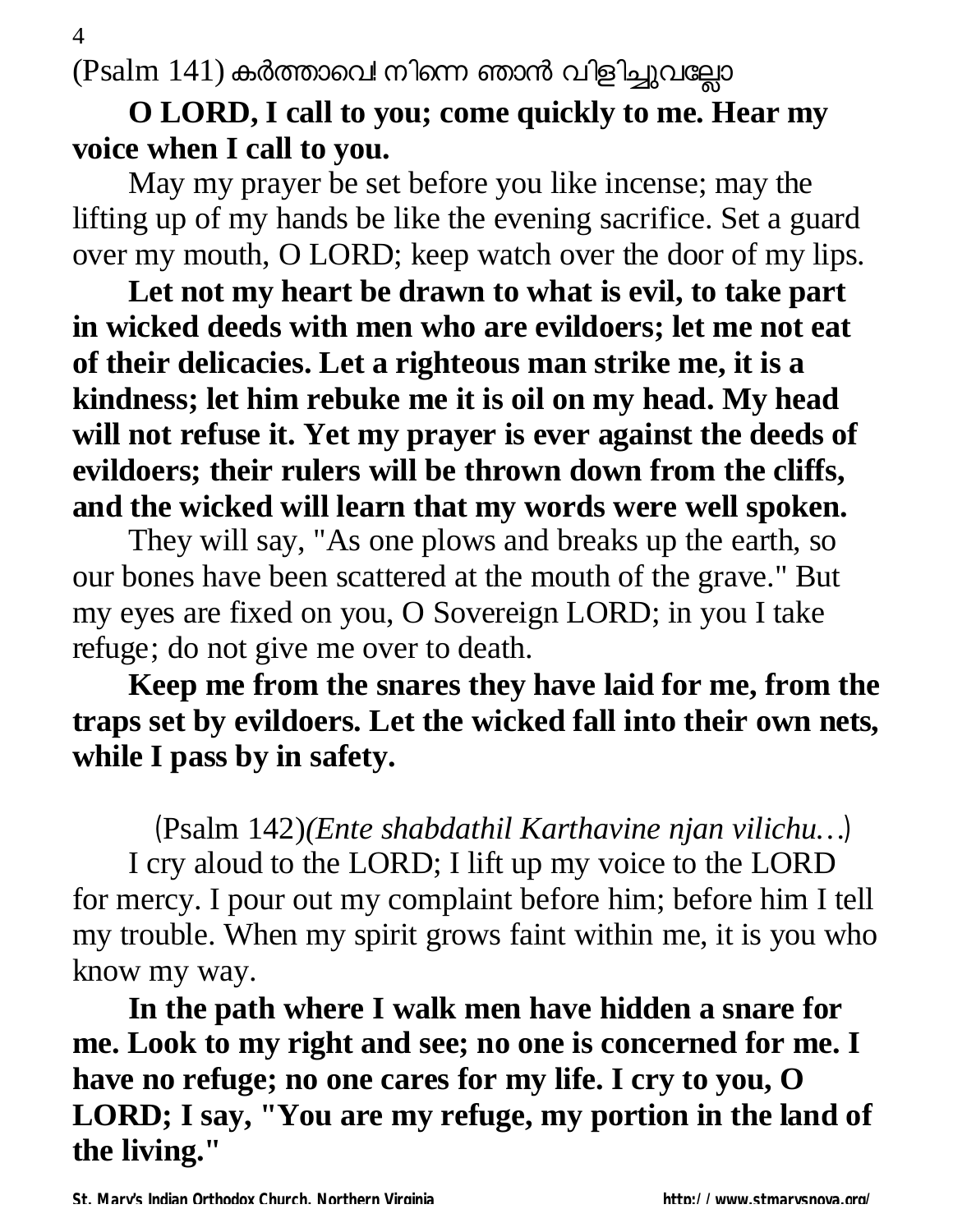Listen to my cry, for I am in desperate need; rescue me from those who pursue me, for they are too strong for me. Set me free from my prison, that I may praise your name. Then the righteous will gather about me because of your goodness to me.

### (Psalm 119:105-112)

*(Ninte vachanam ente kalukalku vilakum…)*

**Your word is a lamp to my feet and a light for my path. I have taken an oath and confirmed it, that I will follow your righteous laws. I have suffered much; preserve my life, O LORD, according to your word. Accept, O LORD, the willing praise of my mouth, and teach me your laws.** 

Though I constantly take my life in my hands, I will not forget your law. The wicked have set a snare for me, but I have not strayed from your precepts. Your statutes are my heritage forever; they are the joy of my heart. My heart is set on keeping your decrees to the very end.

(Psalm: 117) *(Sakala jathikalume!...)*

## **Praise the LORD, all you nations; extol him, all you peoples. For great is his love toward us, and the faithfulness of the LORD endures forever. Praise the LORD.**

Daivame! sthuthininakku yogyamakunnu.

1. ഇന്നാളിൽ- ശെമവൂന്തം-യോഹന്നാന്തം പ്രേഷിതരായ്

നമ്മുടെ രക്ഷക്കായ് ബലിയായരഹസ്യേശന്നായ്

# $\alpha$ R $\alpha$ ) ദയാനോ

# (യൗമ്മോനോ ഇന്നാൾ നിൻ കബറിങ്കൽ..)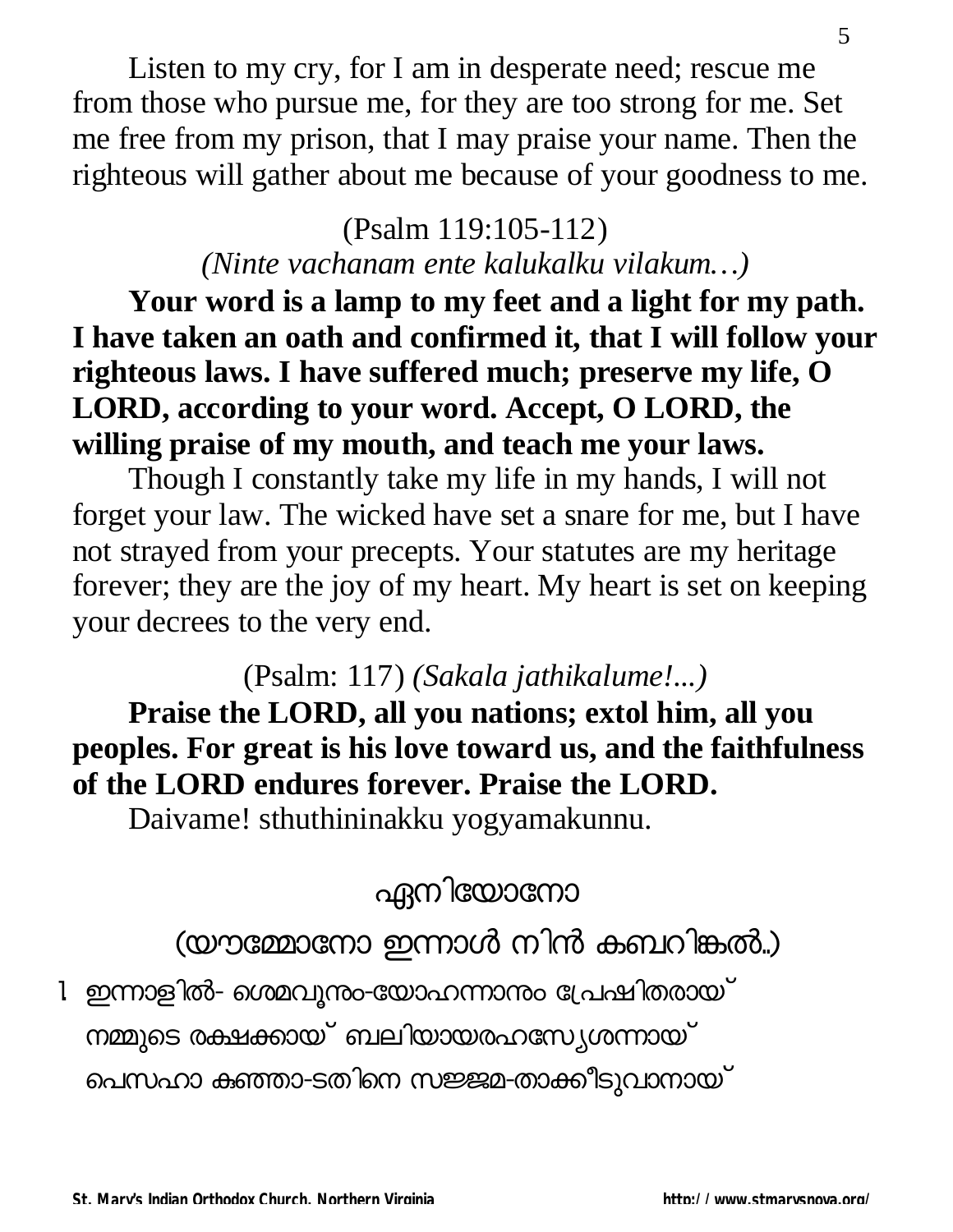- 6
- 2. ഇന്നാളിൽ-നിങ്ങളിലൊരുവൻ- എന്നെയൊറ്റീടും വിലവാങ്ങും യാതനയും-നരകാഗ്നിയുമവനേറ്റീടുമെന്നേവം മഹിത രഹസ്യം-ശിഷ്യർക്കായി നാഥൻ വെളിവാക്കി
- 3. ഇന്നാളിൽ പാവനപുരിയിൽ-ശീമോൻ യോഹന്നാന്മാർചെന്നു ബലികൾക്കീശന കഞ്ഞാടിണയും തയ്യാറാക്കി മാളികതന്നിൽ-മഹനീയം മർമ്മം നിറവേറ്റി
- 4. ഇന്നാളിൽ-സർവാധീശൻ-തൻ ക്ലേശത്തെയാസ് പദമാക്കി നിങ്ങളിലൊരുവൻ വിമതർക്കെന്നെയേല്പിച്ചിടുമെ-ന്നുരചെയ്തപ്പോൾ- ശിഷ്യഗണം പാരംവ്യഥപൂണ്ടു
- 5. ശിഷ്യഗണം സംഭ്രമമാർന്നു-നിങ്ങളിലൊരുവൻ താനെന്നെയഹോ വിറ്റിഹ വാങ്ങും വിലയെന്നേവം ഗുരു ചോന്നപ്പോൾ ആരും ധാർഷ്ട്യം-കാണിച്ചില്ലാരെന്നാരായാൻ ബാറെക്്മോർ..ശുബഹോ മെന ഓലം..
- 6. സകലേശാ-വിമലസഭക്കായി-നിൻ തനുവിൽ ക്ലേശം സ്വയമേറ്റു തെറ്റിപ്പോയോരു വഴിയീന്നതിനെ രക്ഷിച്ചോനേ ഭിന്നത നീക്കി-സഭയിൽ വളർത്തണമേ നിൻ ശാന്തി സ്തൗമെൻകാലോസ് കറിയേലായിസ്സോൻ...

# പ്രൊമിയോൻ

### കോലോ

ഈ സന്ധ്യയിൽ നമ്മുടെ കർത്താവു തന്റെ ശിഷ്യന്മാർക്ക തന്റെ  $\mathbf{l}$ കഷ്ടാനുഭവത്തെ വെളിപ്പെടുത്തി. അവരൊടു തന്റെ നന്മയുടെ ഫലം ദർശിച്ച അക്രമികളിൽനിന്നു അദാമ്യവർഗ്ഗത്തിനുവേണ്ടി താൻ പീഢകൾ സഹിക്കവാനായിരിക്കന്നുവെന്നും അന്യായക്കാരോടൊന്നിച്ചു സ്കീപ്പായിൽ കറ്റംകൂടാതെ തന്നെ തറക്കുമെന്നും പറഞ്ഞു. തന്റെ ശ്രേഷ് ഠതക്ക സ്തുതി. തന്റെ St Marv's Indian Orthodox Church Northern Virginia httn://www.stmarysnova.org/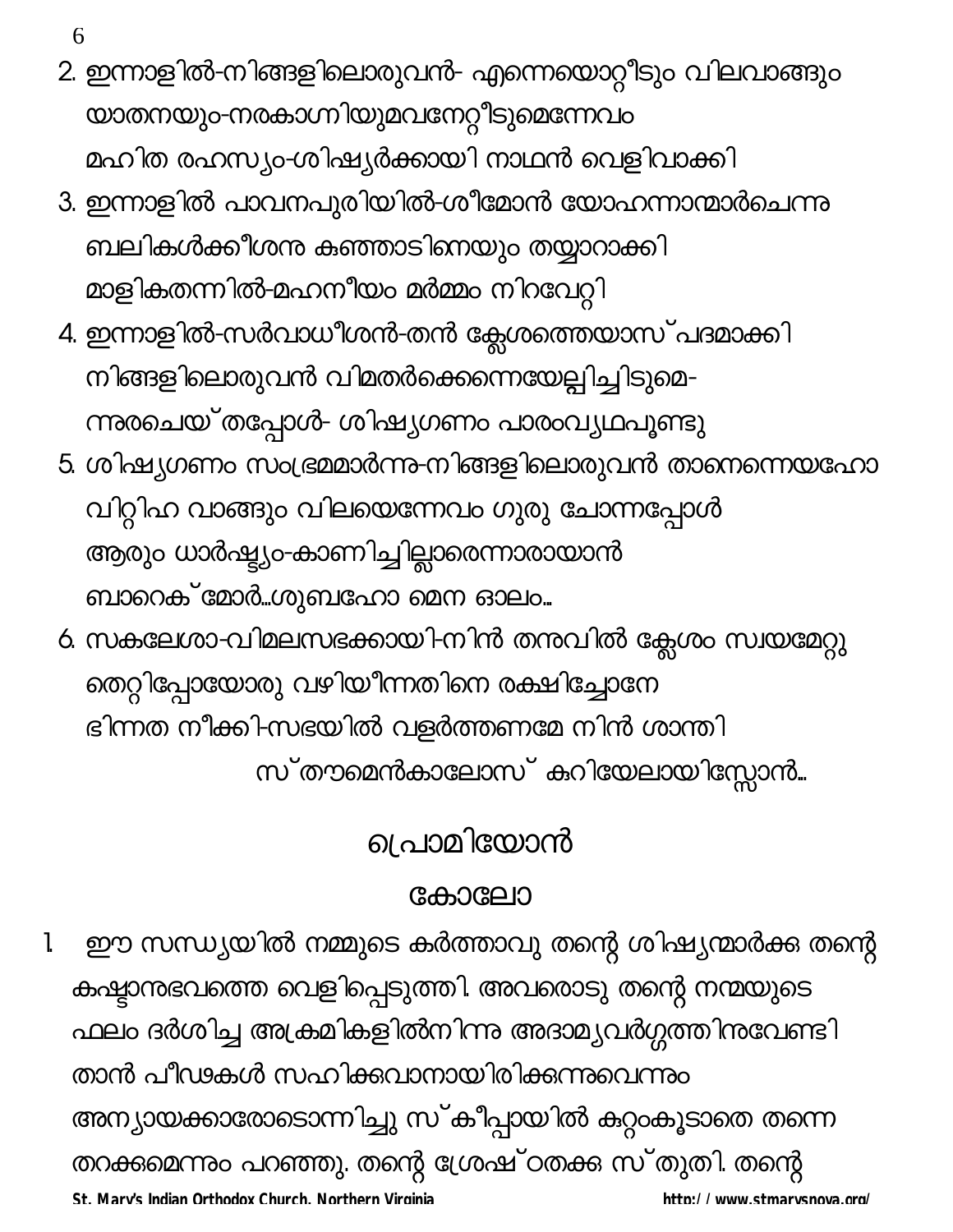നിത്യതയിൽ താൻ അതിർത്തിയില്ലാത്തവനായിരിക്കുമ്പോൾ സ്വയം വെറുമയാക്കി തന്നത്താൻ താഴ് ത്തി നൃായസ്ഥല-ത്തുവെച്ചു തന്നെ കറ്റം വിധിപ്പാൻ ദുഷ്ടന്മാർ തന്നെ പിടിച്ചു. ബാറെക് മോർ ശുബഹോ മെനോലം

2. നിങ്ങളിൽ ഒരുവൻ ഏന്നെ യൂദജനത്തിന്നേല്പിച്ചു-കൊടുക്കമെന്നും ഞാൻ കഷ്ടതയും സ്കീപ്പായും സഹിക്കമെന്നും നമ്മുടെ രക്ഷകൻ അരുളിച്ചെയ്തപ്പോൾ ശിഷ്യന്മാരുടെ അനുഗ്രഹീത സംഘത്തിനു ദുഖമുണ്ടായി വഞ്ചക ശിഷ്യനായ സ്കറിയോത്തായിൽ സാത്താൻ പ്രവേശിച്ചു. അവൻ ആചാര്യന്മാരുടെ അടുക്കൾ പോയി അവർക്കു തന്നെ ഏല്പിക്കുകയും അവന്റെ ത്മഹത്യക്കുള്ള കയറിന്റെ വിലയായി മുപ്പതു വെള്ളിക്കാശു വാങ്ങുകയും ചെയ്തു.

എ്രോ

വീണ്ടും കോലോ

(കുക്കോയോ)

പെസഹപ്പെരുന്നാളിനു മുൻപെ-ബുധനാ മാഴ് ചയിലും  $\mathbf{l}$ വ്യാഴത്തിലുമീശൻ മർമ്മം വെളിവാക്കിച്ചൊന്നാൻ പോകുന്നു നാഠ-പാവനമാം പുരിയിൽ പിടികൂടീടും എന്നെ യൂദന്മാർ നിയമം ലംഘിച്ചോനാകം- ആദാമിനുവേണ്ടി മാന്നഷപുത്രനെയേറ്റീടും-സ്ലീബായിന്മീതെ ഹലേലുയ്യാ- അവനേദൻ പൂകം ബാറെക് മോർ. .ശുബഹോ. ഹലേലുയ്യാ.. 2. പെസഹപ്പെരുന്നാളിനു മുൻപെ ബുധനാമാഴ് ചയിലും വ്യാഴത്തിലുമാ യൂദന്മാർ വഞ്ചിപ്പാൻ കൂടി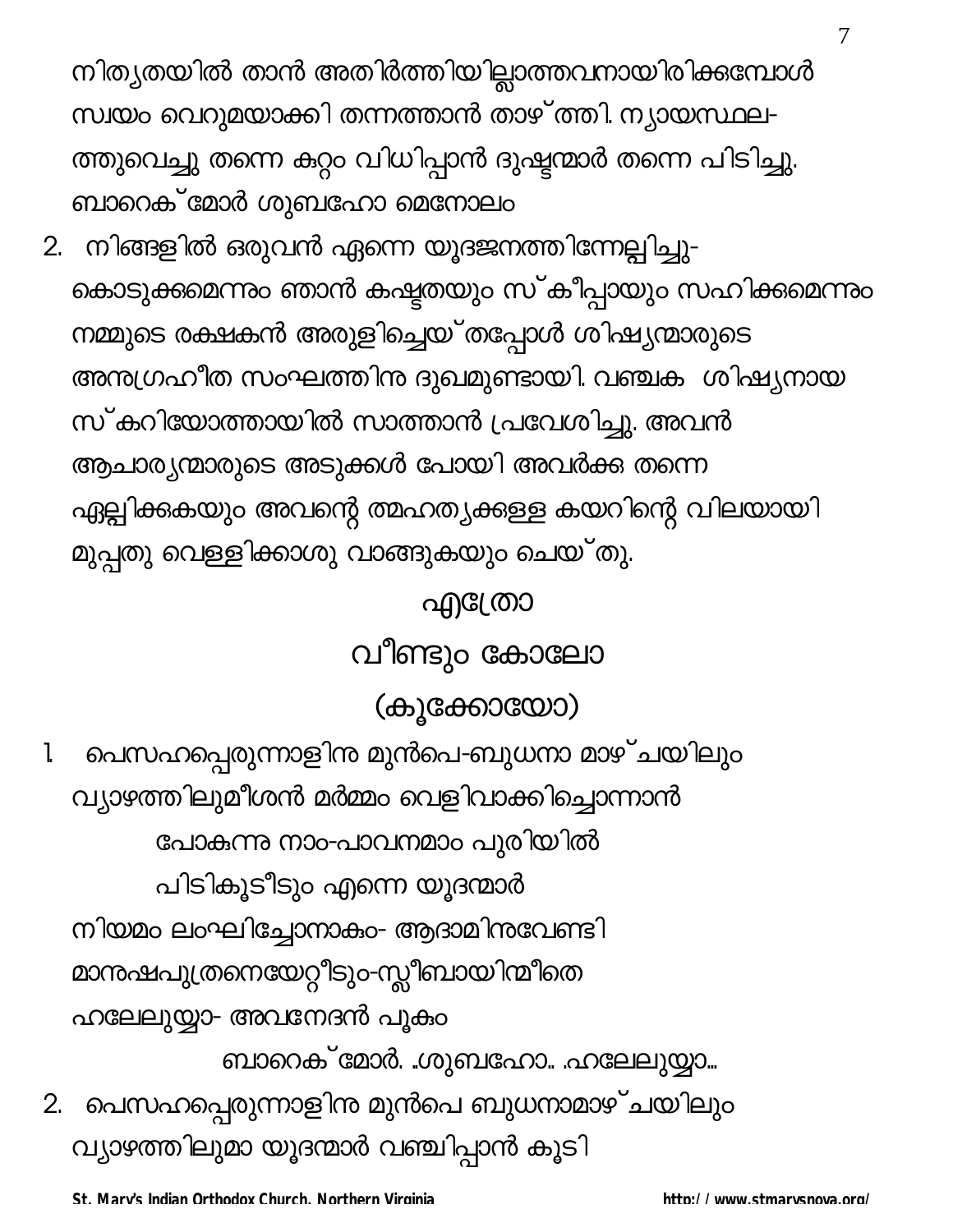ജനരക്ഷക്കായി ഏകൻ മൃതിയാർന്നാൽ അതു നന്നാനെ-ന്നാ വൻ പെരുന്നാളിൽ മശിഹാ തന്നുടെ മൃതിയേ മുൻ നിർത്തിക്കയ്യാപ്പ പ്രവചിച്ചാൻ ജനമോന്നായി-ട്ടതിനെ പിന്താങ്ങി മൊറിയോ റാഹേം... ഹലേലുയ്യാ-പ്രാണദനേക്കൊന്നാർ ബൊതെദ് ഹാശോ ഞങ്ങൾക്കായ് നീയേറ്റൊരു പീഢാ താഴ്ചകളേറ്റം ധന്യം നാഥാ! ഹ്യദയങ്ങളെയെ-ല്ലാമറിയുന്നോൻ l ഈ സന്ധ്യയിലെ-വം വെളിവാക്കി നിങ്ങളിലേകൻ ഏന്നെയൊറ്റും വലമാം ഭാഗ-ത്തമരുന്നൊര കഞ്ഞാടുകളേറ്റം ഖേദിച്ചു 2. ഈയന്തിയിലച്ചതിയൻ യൂദ തരമാകുമ്പോ-ഴവനെ നീചർ-ക്കേല്പിച്ചീടാമെന്നങ്ങേറ്റാൻ തൻ-രക്തത്താൽ നമ്മേക്കൊണ്ടോൻ തൻ മൂല്യമഹോ-മുപ്പതു നാണ്യം 3. നാഥന്മാർ തൻ-നാഥനവേണ്ടി പെസഹാ കഞ്ഞാ-ടതിനെയൊരുക്കി നിബിയന്മാരൊടാചാര്യന്മാർ വെളിപാടുകളാൽ സൂചിപ്പിച്ചോൻ തനയൻ സർവം-പൂർണമതാക്കി നിൻ വിധിചെയ് തോർ-വിധിയേൽക്കമ്പോൽ വിധിചെയ്യരുതെ-ഞങ്ങളെയീശാ മോറിയോ റാഫോം...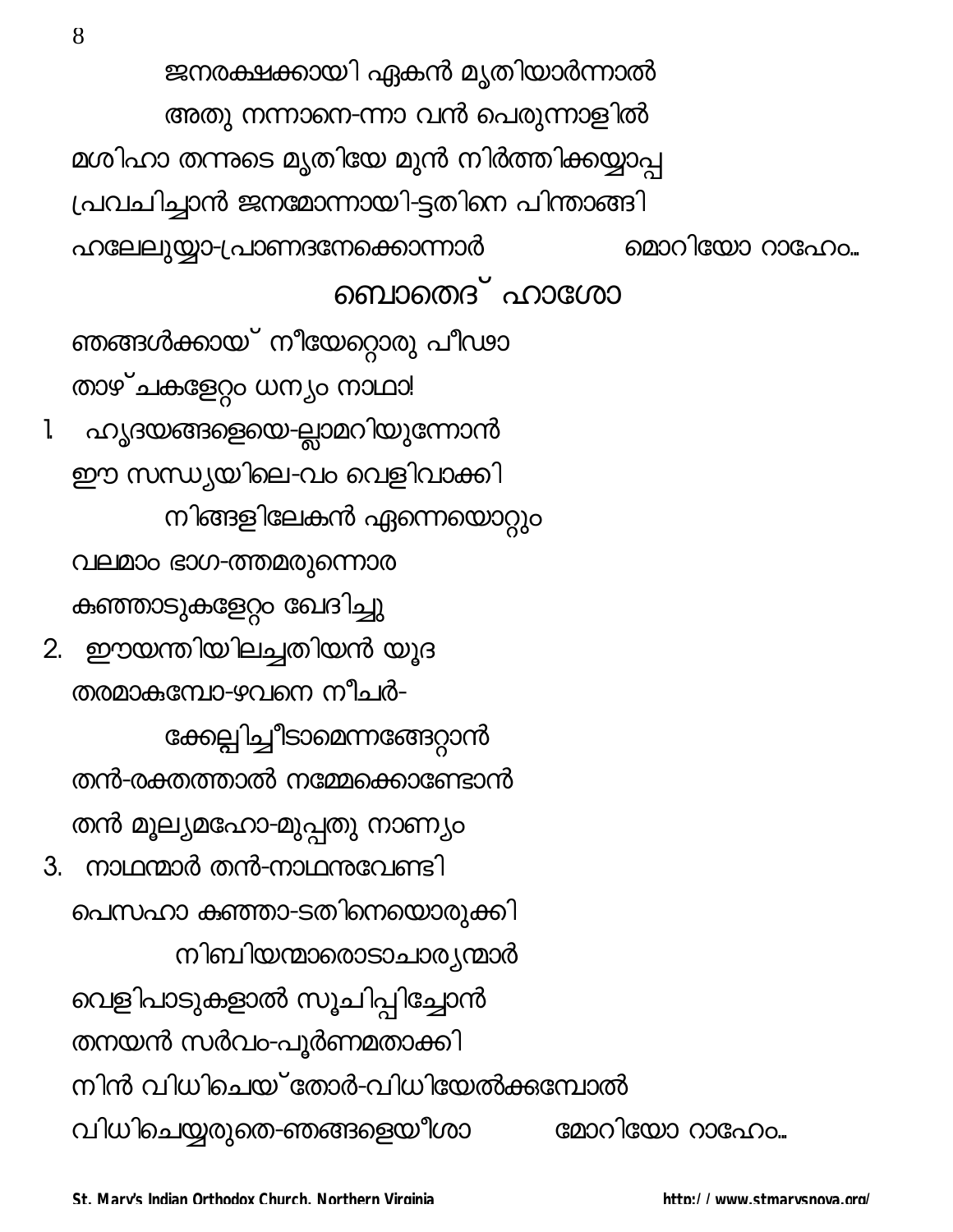# മാർ അപ്രേമിന്റെ ബോവൂസ

ഞങ്ങൾക്കായുളവായൊരു നിൻ ബഹു കഷ്ടതയാൽ കൃപ ചെയ<sup>്</sup>ക നിൻ ഹാശായിൻ കഷ്ടതയാൽ നേടണമവകാശം രാജ്യേ... +ദേവാ!...

- 1. ക്രുശകർ തന്നവസാനത്തെ പെരുനാളാം പെസഹാ വന്നു നാഥൻ പ്രേരണകൂടാതെ സ്വയമെ കഞ്ഞാടായ് തീർന്നു നിൻ ഹിതമെന്തെന്നരിയിക്ക പെസഹായെവിടെയൊരുക്കേണം സദയം താണോരുന്നതനോ ടേവം ശിഷ്യപ്പോദിച്ചു...
- $2.$ താതാ ദർശകരുടെ മർമ്മം സുതനാം ഞാൻ നിറവേറ്റുന്നു ഭൂജാതികളാനന്ദിപ്പാൻ ഞാൻ ബലിയായി തീരുന്നു മുൻപായ് ഞാൻ നേടിയ സഭയേ നിൻ സവിധെ ഞാൻ വേൾക്കന്നു വിലയേറിയതാമെൻ രക്തം സ്ത്രീധനമായ് ഞാനെ-ഴുതുന്നു... ഞങ്ങൾക്കായുളവായൊരു നിൻ ബഹു കഷ്ടതയാൽ കൃപചെയ് ക നിൻ ഹാശായിൻ കഷ്ടതയാൽ നേടണമവകാശം രാജ്യേ...

 $+$ ദ $\alpha$ വി...

 $+$ G $\Omega$ OJO...



St Marv's Indian Orthodox Church Northern Virginia

httn://www.stmarysnova.org/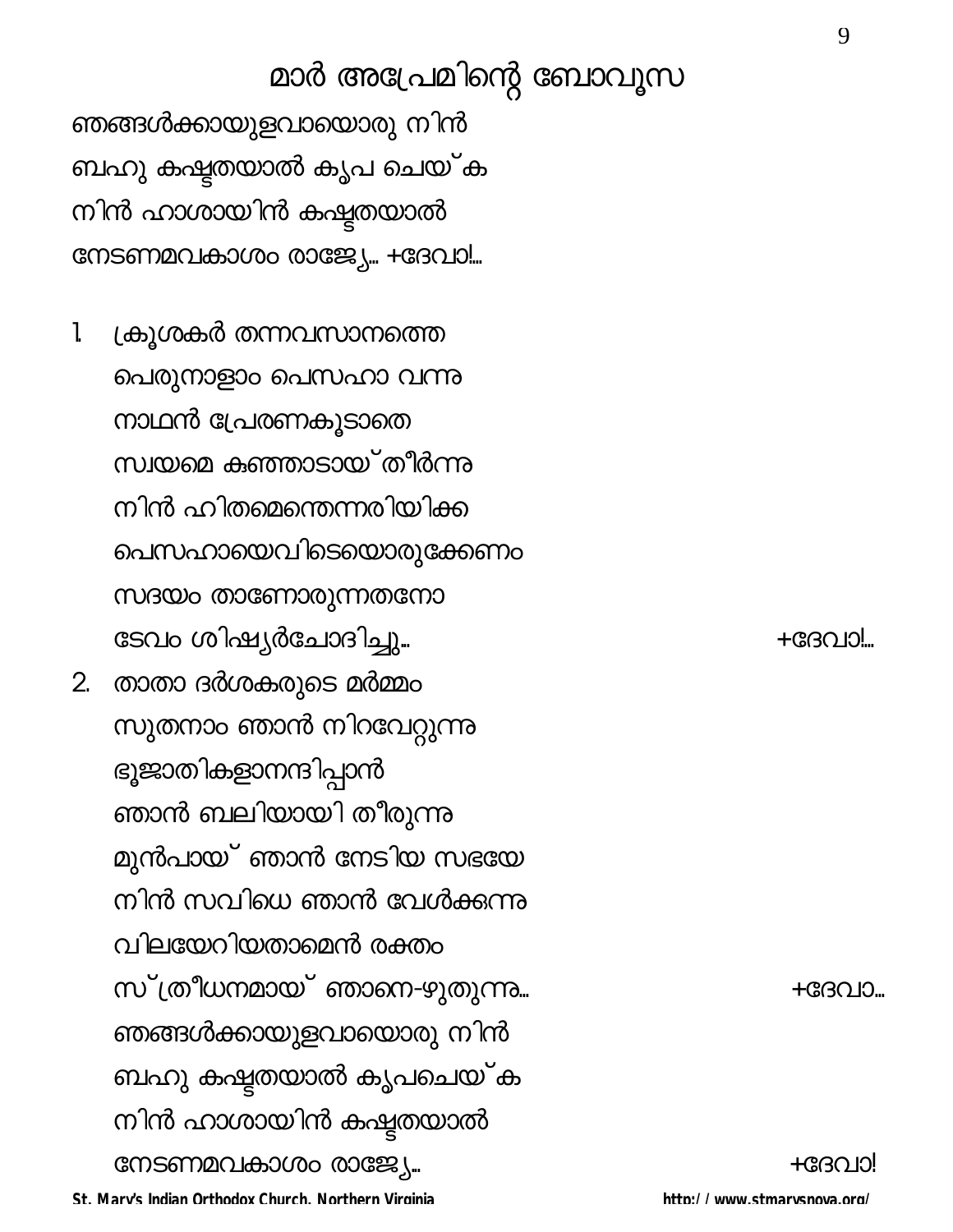ഏവൻഗേലിയോൻ

#### വി: യോഹന്നാൻ 7:37-52,8:12-20

ഞങ്ങളുടെ കർത്താവായ യേശുമശിഹാ... പെസഹായുടെ കൗമാ പെസഹായാൽ പെസഹാ, ഇത്യാദി നാഥാ! തേ സ്തുതിയും... സ്വർഗ്ഗസ്ഥനായ ഞങ്ങളുടെ പിതാവേ!

<mark>സൂത്താറാ നമസ്കാരം</mark>

പെസഹായുടെ കൗമാ ബ്രിക് മൂക്കൊക്കൊക് ദഹലൊപ്പൈൻ

പെസഹായാൽ പെസഹാകഞ്ഞാടിനെ നീക്കിയ മശിഹാ മോദിപ്പിച്ചരുളുക കൃപ നിൻ പെസഹായാൽ.

(മൂന്നു തവണ)

നാഥാ ! തേ സ്തുതിയും... സ്വർഗ്ഗസ്ഥനായ ഞങ്ങളുടെ പിതാവേ... സ്തൗമെൻകാലോസ് കറിയേലായിസ്സോൻ പ്രൊമിയോൻ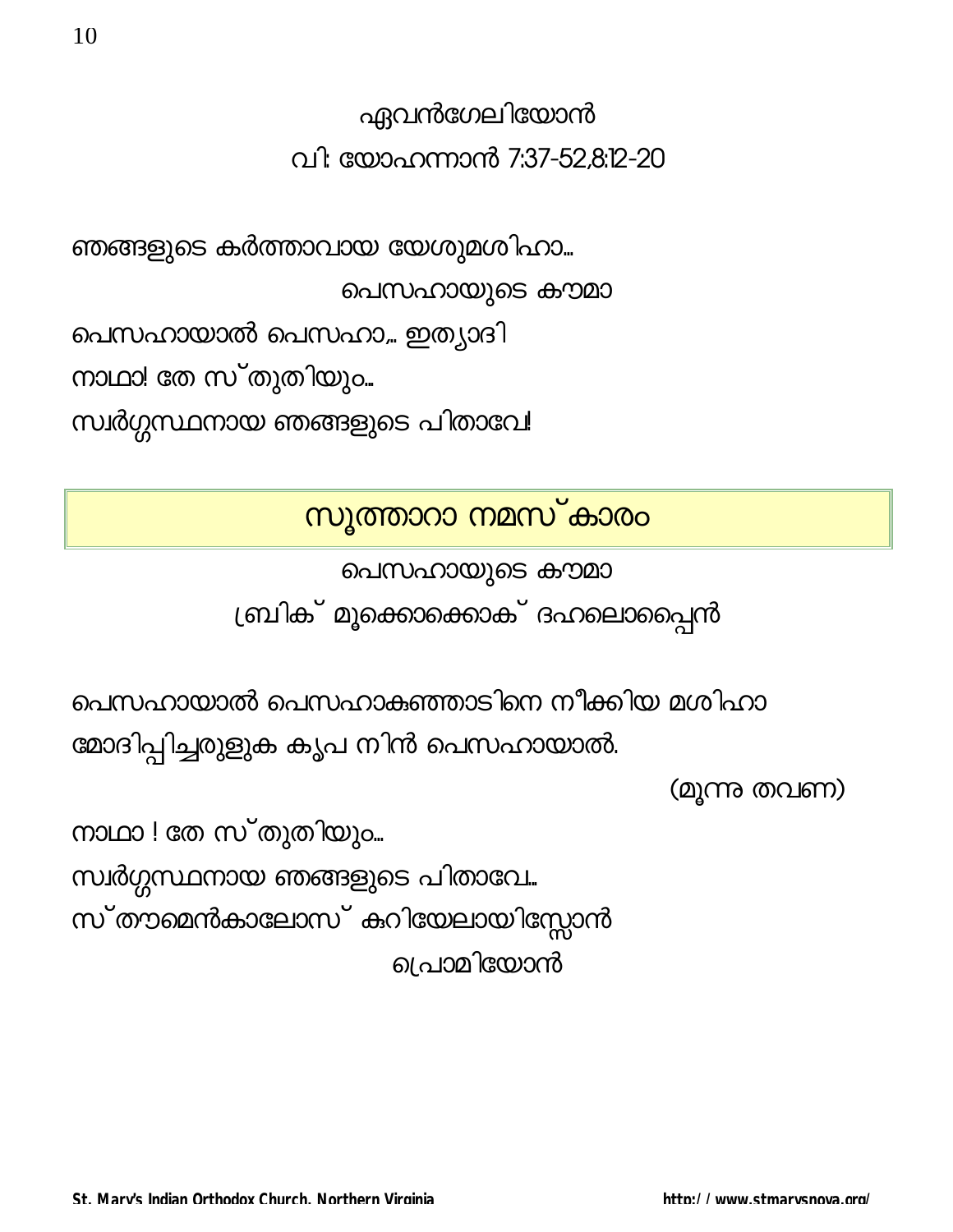#### കോലോ

# (കുക്കോയോ)

1 വ്യാഴ ദിനത്തിൽ മാളിക-ത-ന്നുള്ളിൽ-ചെന്നേറി പന്തിയിരുത്തീ വഞ്ചകനാം-യൂദായേ നാഥൻ മൂർച്ചവരുത്തി- വാളിനവൻ മേന്മേൽ കർക്കശഹൃദയൻ-നൽ പുഞ്ചിരി തൂകി പുറമെ കഞ്ഞാടായ് നിന്നാൻ ചെന്നായാകന്നോൻകൂട്ടത്തീന്നാ വഞ്ചകനെ- വിട്ടോൻ സംസ്തുതൃൻ ഹലേലുയ്യാ-ഉ-ഹലേലുയ്യാ ബാറെക് മോർ ശുബഹോ... മെന ഓലം ഹലേലുയ്യാ...

2. നൂതനമായൊരു വ്യാഴ ദിനെ- തൻ ശ്ലീഹന്മാരെ നല്ലൊരുത്തമ ദൃഷ്ടാന്തംകാണിച്ചേല്പിച്ചാൻ ആജ്ഞാപിച്ചാ- നവരോടന്നേവം ഞാൻ കാണിച്ചോ-രീ ദൃഷ്ടാന്തത്തെ നിങ്ങളുമേറ്റം വിനയത്തോ-ടെപ്പൊഴും ചെയ് വിൻ ഇതിനാൽ നിങ്ങൾ-മമ ശിഷ്യന്മാരെന്നറിയേണം ഹലേലുയ്യാ- ഉ-ഹലേലുയ്യാ

ബൊതെദ് ഹാശോ

ഞങ്ങൾക്കായ് നീ- യേറ്റൊരു പീഢ താഴ്ചകളേറ്റം- ധന്യം നാഥാ!

1 നന്മനിറഞ്ഞോൻ- സ്വയമേല്പിച്ചു ഇസഹാക്കിൻ മുൻ-കറി നിറവേറ്റി ഗോഗുൽത്തായിൽ-ബലിയായിതീർന്നു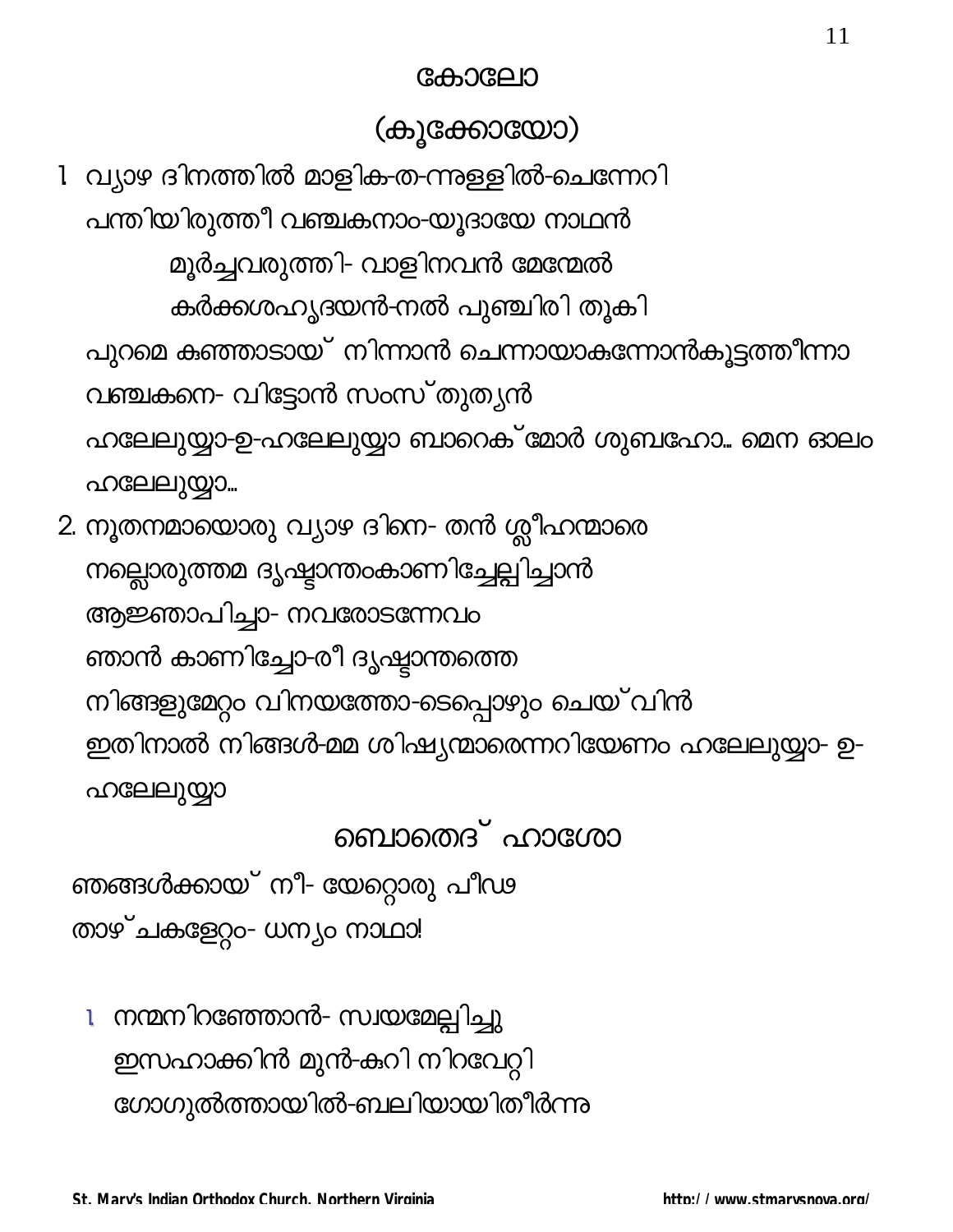- 2 ഇപ്പെരുന്നാളിൽ ദുഷ്ടന്മാരാം യൂദന്മാർ വ- ഞ്ചിപ്പാൻ കൂടി ഇസ് കരിയോത്താ-യ്ക്കേി ദ്രവ്യം വാഗ് ദത്തമ്പോൽ-ഗുരുവിനെയൊറ്റി വാങ്ങി വിലക്കായി തൂങ്ങിച്ചാകൽ
- 3. പെസഹാ ഘോഷി-ച്ചാ മുൻ നിയമം നിർത്തീടാനായി-വിട്ടു നാഥൻ കീപ്പാ യോഹാ-ന്നാനെന്നിവരെ രഹസ്യങ്ങൾ തൻ-നാഥനവേണ്ടി കുഞ്ഞാടിനെയും-തയ്യാറാക്കി

നിൻ വിധി ചെയ് തോർ വിധിയേൽക്കുമ്പോൾ വിധി ചെയ്യരുതെ ഞങ്ങളെയീശാ മൊറിയോ റാഹോം...

മാർ യാക്കോബിന്റെ ബോവൂസ മശിഹാസ്കീപ്പാമൃതി കഷ്ടതകൾക്കായ് വന്നോനേ പ്രാർത്ഥനകേട്ടിട്ടാത്മാക്കളിലൻപുണ്ടാകേണം +ദേവാ ദയയുണ്ടാകേണം... 1 ഇസഹാക്കിൻ യാഗം നിറവേറ്റാനീശോ നാഥൻ പെരുന്നാളിനു നാൾ മൂന്നുള്ളപ്പോൾ മലമേലേറി യാനം ചെയ്താൻ നാൾ മുന്നിസഹാക് ബലിയായ്ത്തീരാൻ നാഥൻ തനിയെയേല്പിച്ചതിനെയതു കാട്ടുന്നു **+GBQI0...**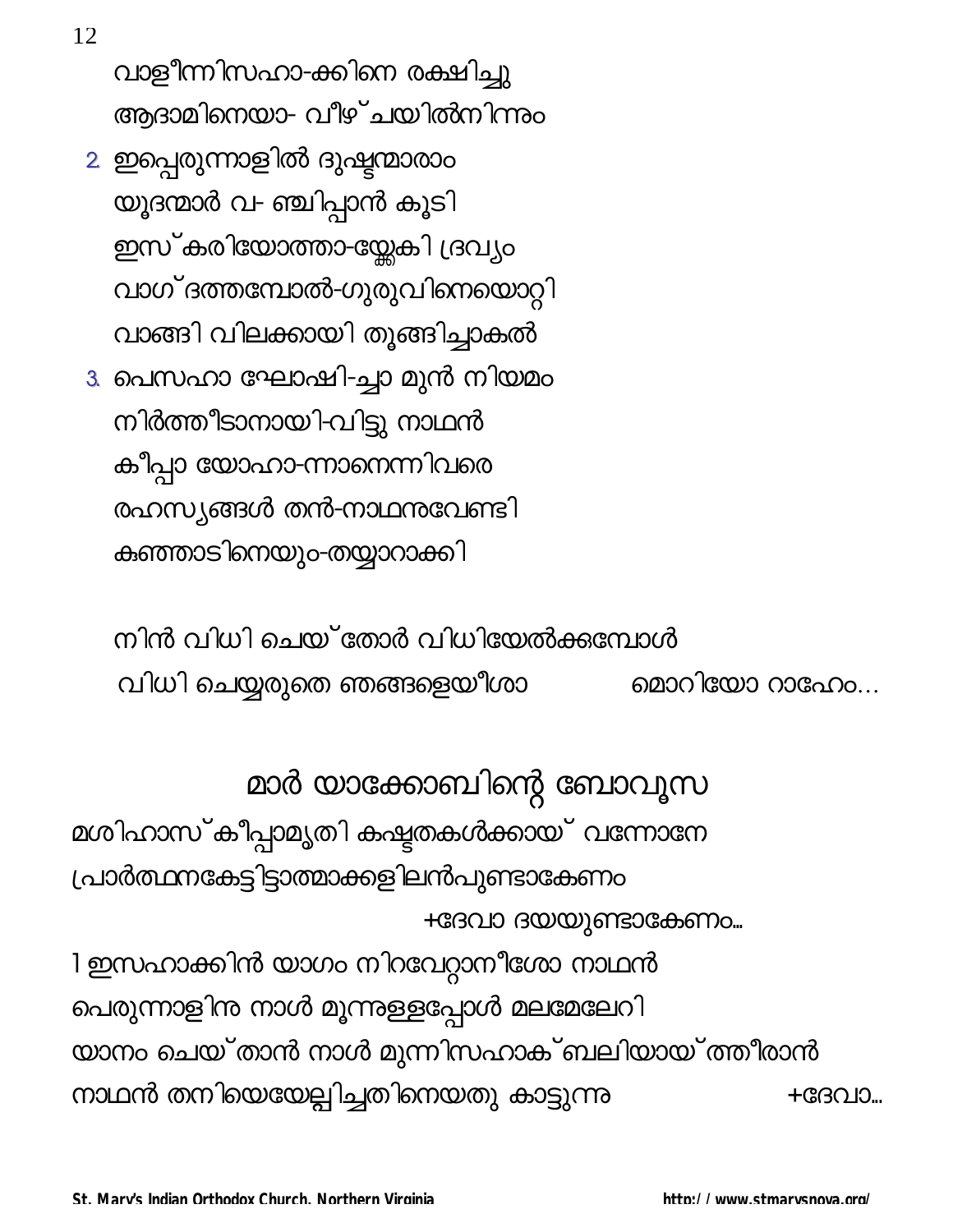2 അസംഭാവികമുടയോൻ ഹതനായ് സേഹ്മത്താലെ സാരാംശത്തിൽ മൃതനായില്ല മർത്യതയിൽതാൻ യാഗത്തിന്നായ് വിറക വഹിച്ചോനായോനിസഹാക് tXmfn {Iqti´nb kqëhns\ kqNn¸n¨p +tZhm!

നാഥാ ഭൂവാനം നിൻ പീഢയതിൽ ക്ലേശിച്ചു മാനോർ വാനോർ നിൻ താഴ്മയിലതി വിസ്മയമാർന്നു  $-$ ദേവാ!

കുറി… കുറിയേലായിസ്സോൻ…

അത്യൂന്നതന്റെ മറവിൽ ഇരിക്കന്നവന്തം...

മഹോന്നതന്റെ മറവിൽ ഇരിക്കന്നവനായ...

പെസഹായുടെ കൗമാ

പെസഹായാൽ പെസഹാ... ഇത്യാദി

ധാവാ യേ സ്തുതിയും

സ്വർഗ്ഗസ്ഥനായ ഞങ്ങളുടെ പിതാവേ...

# The Nicean Creed (വിശ്വാസ പ്രമാണം)

We believe in one true God:

The Father Almighty, maker of heaven and earth, and of all things, visible and invisible,

And in one Lord Jesus Christ, the only begotten Son of God; begotten of the Father before all worlds, light of light, very God of very God; begotten, not made; being of the same substance with the Father, and by whom all things were made,  $+$  who for us men, and for our salvation, came down, from heaven, + and was incarnate of the Holy Virgin Mary, mother of God, by the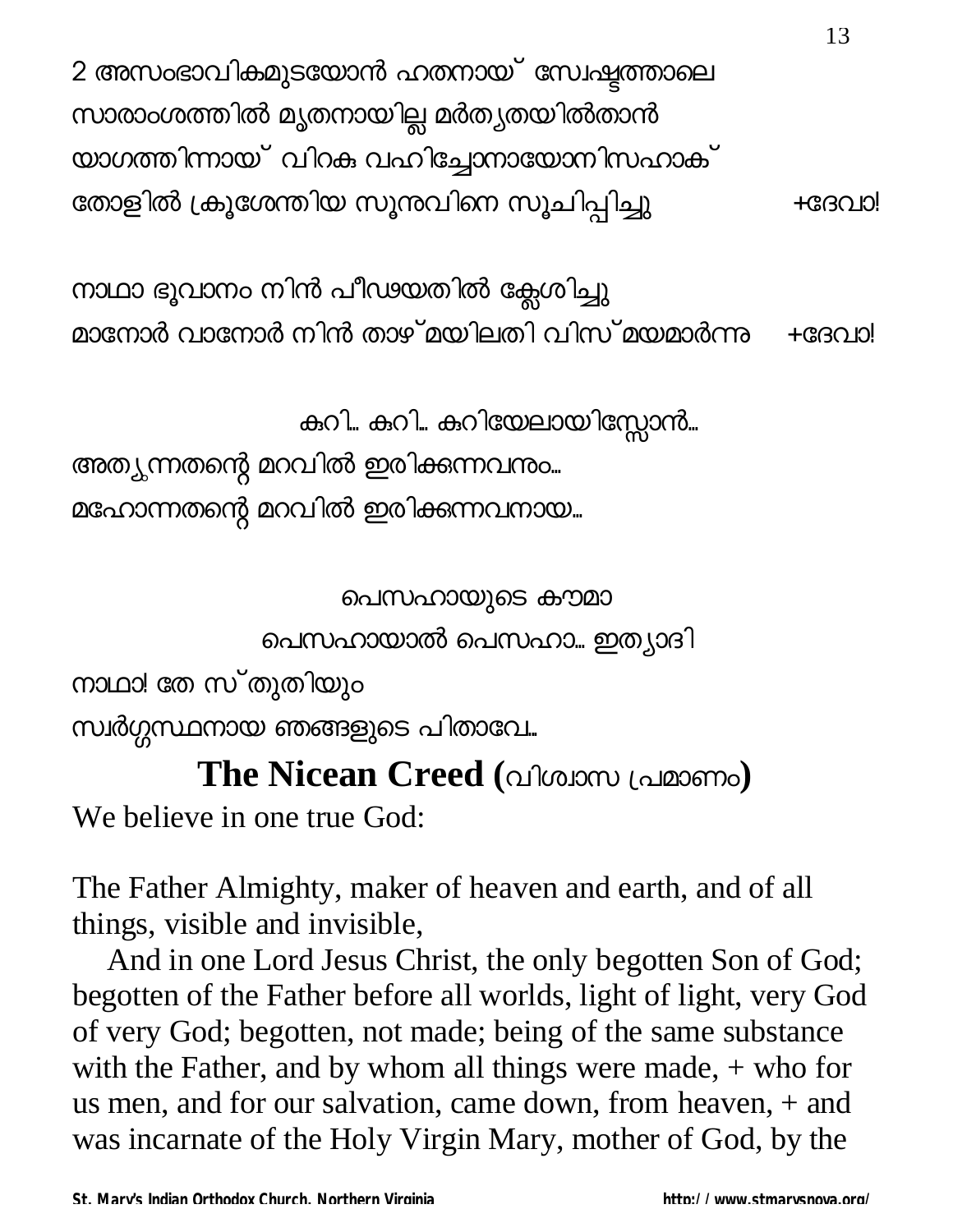14

Holy Ghost and became man,  $+$  and was crucified for us in the days of Pontius Pilate and suffered, and died, and was buried, and the third day rose again, according to His will; and ascended into heaven, and sat on the right hand of the Father, and shall come again in His great glory, to judge both the quick and the dead, whose kingdom shall have no end,

And in the one living Holy Spirit, the life-giving lord of all, who proceeds from the Father and who with the Father and the Son is worshipped and glorified: who spoke by the prophets and apostles,

And in one, Holy Catholic (Orthodox) and Apostolic church: and we acknowledge one baptism for the remission of sins: and look for the resurrection of the dead: and the new life in the world to come. Amen.

# വിശുദ്ധ കർബ്ബാന കൊടുക്കമ്പോൾ

| രഹസ്യം രഹസ്യം-കല്പിച്ചീശൻ             |                 |
|---------------------------------------|-----------------|
| രഹസ്യമെനിക്കം എൻ വീട്ടുകാർക്കം        |                 |
| സ്വർഗ്ഗീയനായ മണവാളാ! തേ               |                 |
| സ്തുതിയെന്നു ഞങ്ങൾ-ഘോഷിക്കന്നു        |                 |
| 2. മൃതിയേ കെടുത്തീട്ടാദാമിനു നൽ       |                 |
| പ്രാണൻ കൊടുത്ത-ഗാത്രവുമിതു താൻ        | (സ്വർഗ്ഗീത")    |
| 3. സമുദ്രോദരത്തെ ബലത്താൽ പകത്തു       |                 |
| അടിത്തട്ടിൽ മാർഗ്ഗം തെളിച്ചോൻ ഇതു താൻ | (സ്വർഗ്ഗീത")    |
| 4. ഈറേയഭോജ്യം - സ്വർഗ്ഗീയ മന്ന        |                 |
| മരുവിൽ മന്ന-ഭുജിച്ചതുമിതു താൻ         | (സ്വർ്റ്യയ്ത്") |
| 5. കൊലക്കായി നയിക്കപ്പെ-ട്ടോരജമായി    |                 |
| ഏശായ കണ്ട-ദർശനമിതു താൻ                | (സ്വർഗ്ഡ് ത്ര…) |
|                                       |                 |

httn://www.stmarvsnova.org/

St Marv's Indian Orthodox Church Northern Virginia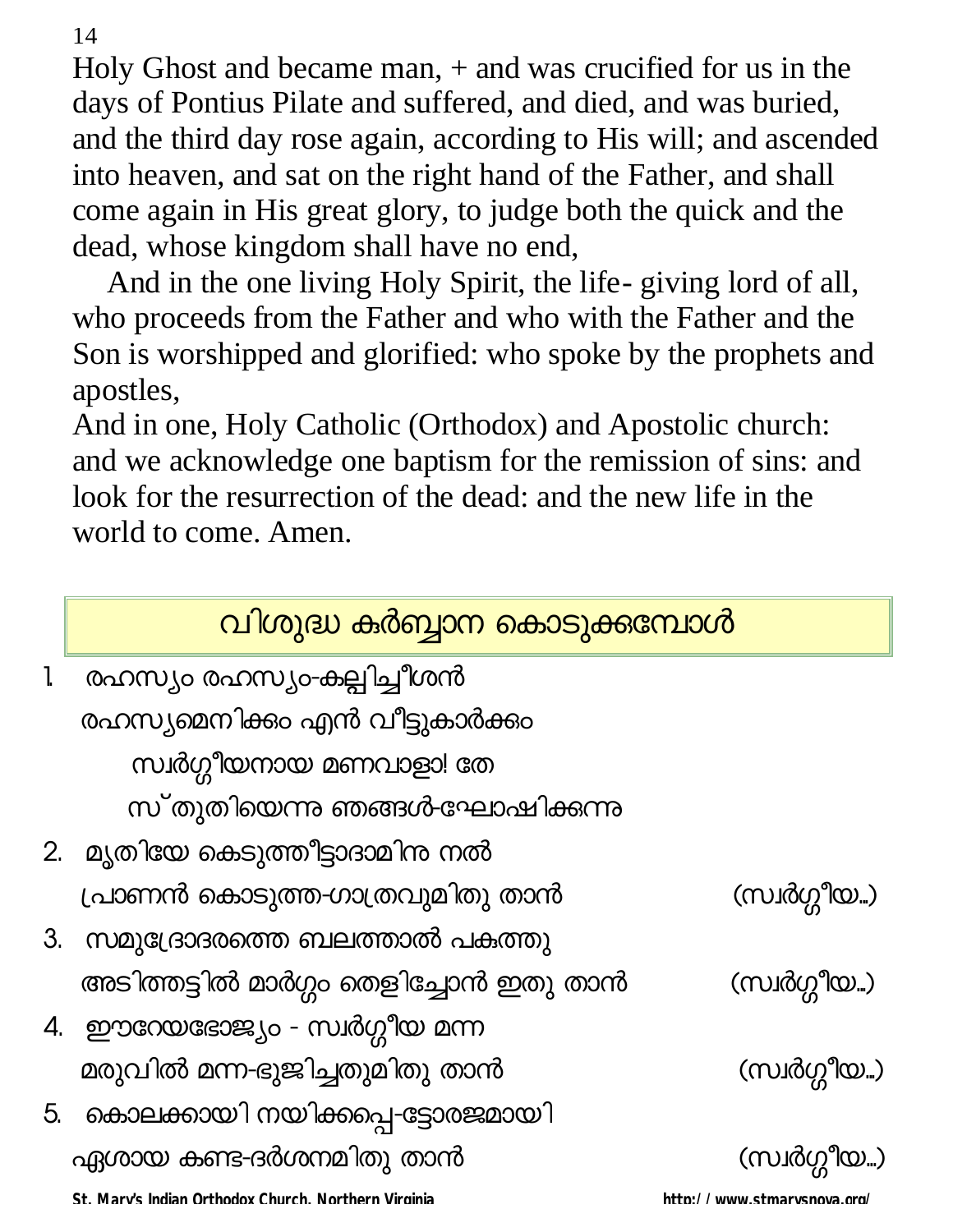|                                        | 15              |
|----------------------------------------|-----------------|
| 6. നോക്കിപ്പാർക്കം-നാളിൽ നോഹ-          |                 |
| പോതത്തിൽ മോദാൽ-കണ്ടതുമിതുതാൻ           | (ധ്നയ്യറ്റ്യത") |
| 7. പ്രഥമം പ്രത്യക്ഷതയിൽ രഹസ്യേ         |                 |
| നാഥൻ നിയമിച്ച-നാളുമിതുതാൻ              | (സ്വർഗ്ഗീയ")    |
| അജത്തെ വധിച്ചു - രിപുവിൽ നിന്നും<br>8. |                 |
| കിടയേ വിടുർത്ത - പെരുന്നാളിതുതാൻ       | (സ്വർഗ്ഗീയ")    |
| 9. ഇന്നേ ദിവസം-ഹർമ്യേ മശിഹാ            |                 |
| ശിഷ്യർ സഹിതം-പെസഹാ ഭുജിച്ചു            | (സ്വർഗ്ഗീയ")    |
| 10. യാക്കോബു സുതർക്ക-മരുവിൻ നടുവിൽ     |                 |
| കടിപ്പാൻ കൊടുത്ത-ശൈലവുമിതുതാൻ          | (സ്വർഗ്ഗീയ")    |
| സീനായി മലമേൽ വന്നങ്ങിറങ്ങി<br>11.      |                 |
| മേഘസ്തംഭേ-വസിച്ചോനിവൻ താൻ              | (സ്വർഗീയ…)      |
| 12. ഈ പെരുന്നാളിൽ-ജീവനഗാത്രം           |                 |
| വിഭജിച്ചവനെ-നരരേ സ്തുതിപ്പിൻ           | (ധ്നയ്യ്യ്യത")  |
| 13. മേടത്തിലീശ-തനയൻ ഹത്നായ്            |                 |
| മേടം തന്നിൽ-പെസഹായജവും                 | (സ്വർഗ്ഗീയ")    |
| 14. ഭൂവാസികളെ-സുതരക്തത്താൽ             |                 |
| വിടുവിച്ചവനെ-സ്തുതി പാടിടുവിൻ          | (സ്വർറ്റ്യയ…)   |
| അല്ലെങ്കിൽ                             |                 |
| രഹസ്യം - രഹസ്യം - ഉടയോനരുളി            |                 |
| രഹസ്യ -മെനിക്കം- എൻ വീട്ടുകാർക്കം      |                 |
| ഗ്നിഗ്ഗാധിനാഥാ-മഹത്വ മണാളാ             |                 |
| സ് തോത്രം തിരുനാ-മത്തിനു നിത്യം        |                 |
| 2. ഹാബേലാരേ-തിരുബലിയാലെ                |                 |
| രൂപീകരിച്ചോ - ആയതിവൻ താൻ               | (സ്വർഗ്ഗ്)      |
|                                        |                 |